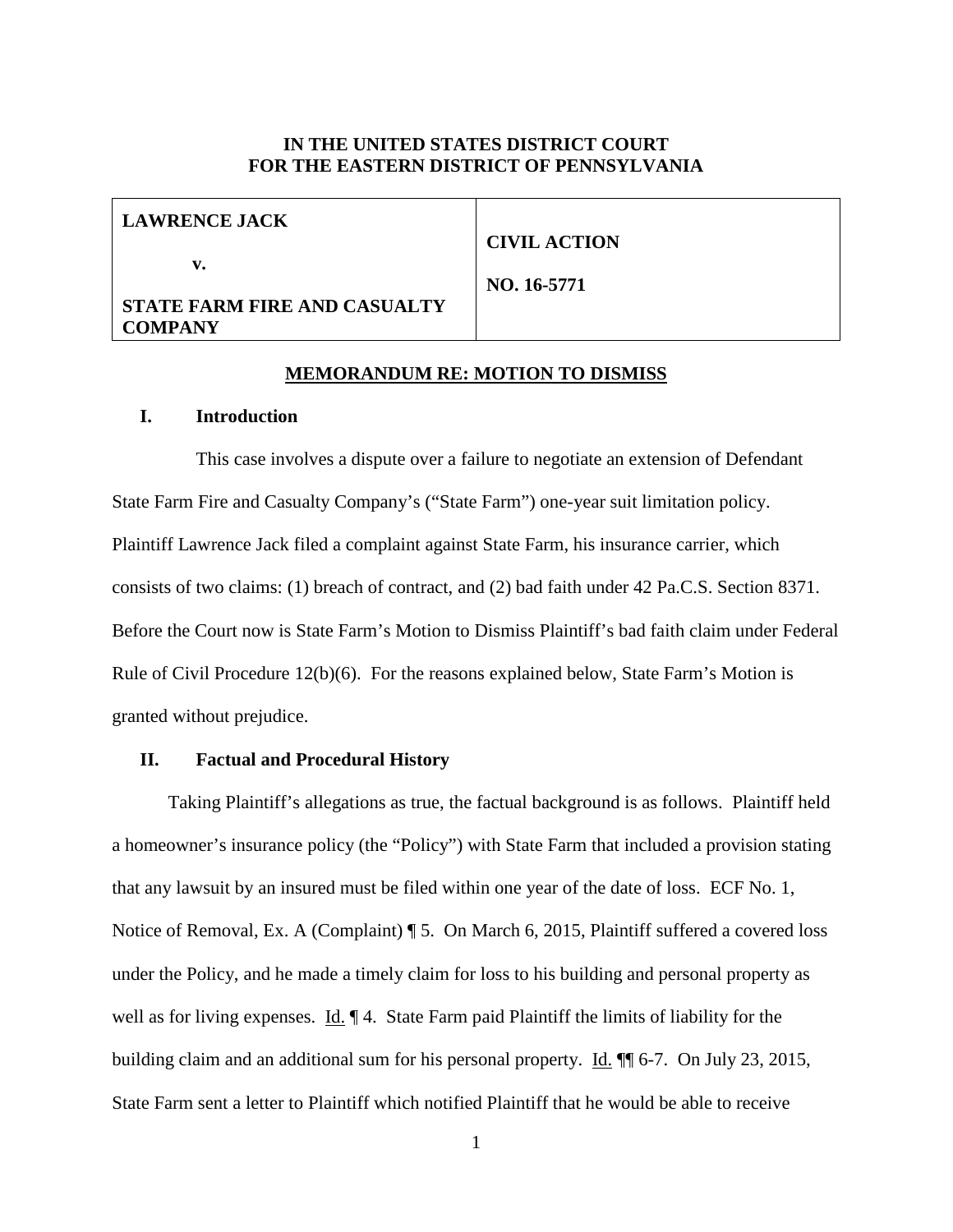further benefits for the loss to the building upon Plaintiff's completion of repairs and replacements of the damaged property. Id. ¶ 8. It further stated that Plaintiff could recover withheld depreciation of his personal property upon Plaintiff's replacement of that property. Id. ¶ 9. On October 5, 2015, State Farm issued another letter, stating that the building loss benefits described in the July 23, 2015 letter would be available until March 6, 2017 and the personal property benefits offered would be available until March 31, 2016. Id. ¶ 10.

Cognizant of the Policy's one-year suit limitation clause, which would bar Plaintiff from filing suit against State Farm in regard to the covered loss after March 6, 2016, Plaintiff consulted with a public adjuster. Id. ¶ 11. The adjuster notified State Farm that the necessary repairs might not be done before March 6, 2016, and asked for a six-month extension of the provision to ensure that Plaintiff would not lose his right to sue if the repairs were not completed before the suit period expired. Id.  $\P$  11, 13. State Farm refused to extend the one-year suit provision and, as a result, Plaintiff initiated this action by filing a praecipe for writ of summons on March 2, 2016. Id. ¶¶ 13-15. On September 13, 2016, State Farm filed a praecipe for a rule to file a complaint, prompting Plaintiff's request that State Farm withdraw it and enter into a tolling agreement stating that Plaintiff would not waive his right to sue if the repairs were not completed by March 6, 2016. Id.  $\P$  17-19. State Farm's counsel responded that Plaintiff would have to release any bad faith claim against State Farm in order for State Farm to consider entering into a tolling agreement.  $\underline{Id}$ .  $\P$  20. However, when Plaintiff's counsel offered to waive any claims of past bad faith in exchange for a tolling agreement which would give Plaintiff an additional year to complete any necessary repairs, State Farm sent a status letter reiterating the one-year suit limitation provision and not responding to Plaintiff's offer. Id. ¶ 22.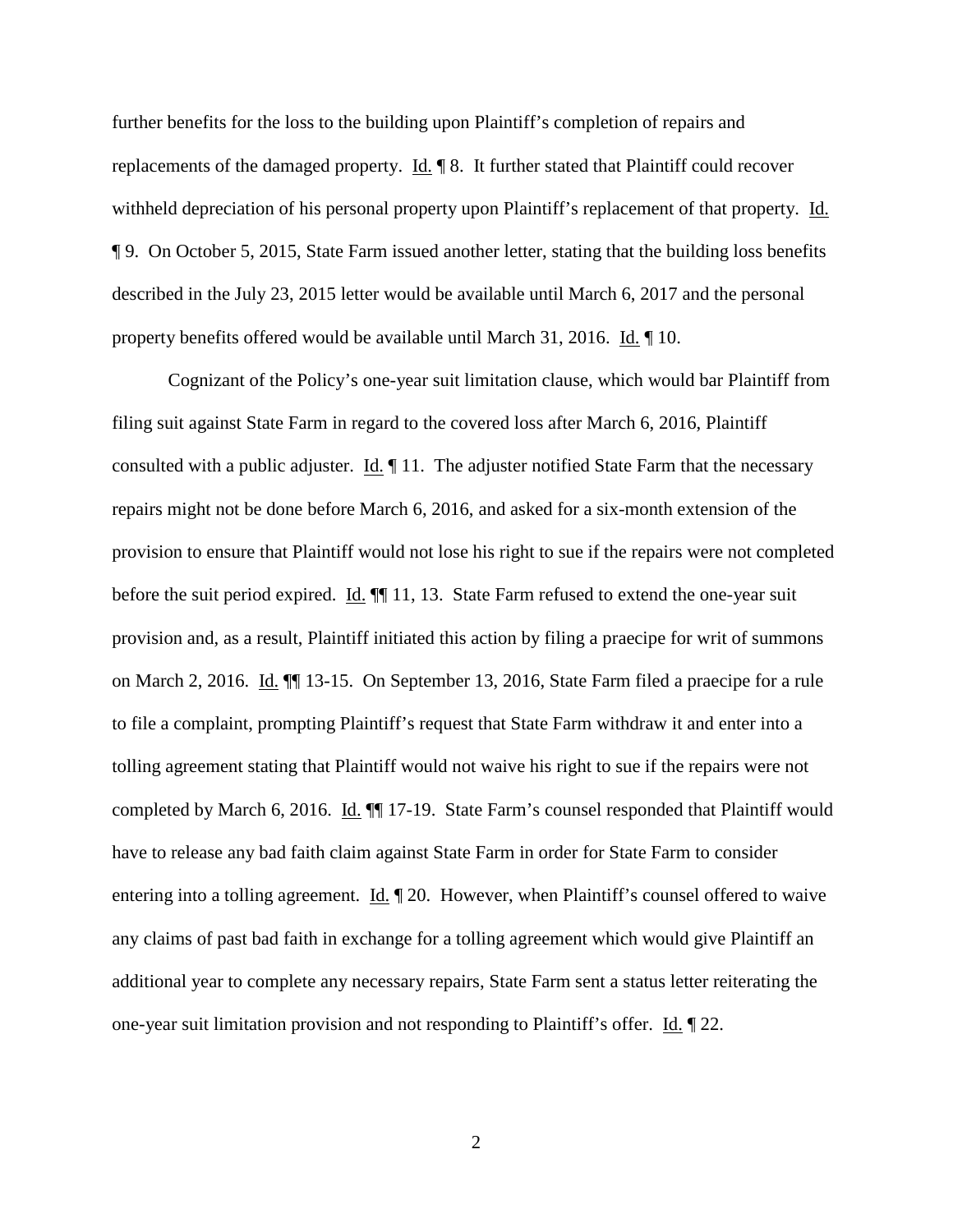Soon after, Plaintiff filed a complaint consisting of two claims: (1) breach of contract,

and (2) bad faith under 42 Pa.C.S. Section 8371. Id. ¶ 23. The complaint was filed in Lancaster County Court of Common Pleas and later removed to this Court. On November 14, 2016, State Farm filed a Motion to Dismiss the bad faith claim under Rule 12(b)(6), alleging that Plaintiff had failed to state a claim upon which relief can be granted (ECF No. 3). Plaintiff responded on December 1, 2016 (ECF No. 5) and State Farm filed a reply on December 7, 2016 (ECF No. 7).

#### **III. Legal Standard**

In considering a motion to dismiss under Rule  $12(b)(6)$ , "we accept all factual allegations as true [and] construe the complaint in the light most favorable to the plaintiff. Warren Gen. Hosp. v. Amgen, Inc., 643 F.3d 77, 84 (3d Cir. 2011) (internal quotation marks and citations omitted). "To survive a motion to dismiss, a complaint must contain sufficient factual matter, accepted as true, to 'state a claim for relief that is plausible on its face."' Ashcroft v. Iqbal, 556 U.S. 662, 678 (2009) (quoting Bell Atl. Corp. v. Twombly, 550 U.S. 544, 570 (2007)). "Pleadings must include at least some factual allegations to support the legal claims asserted." Fowler v. UPMC Shadyside, 578 F.3d 203, 210 (3d Cir. 2009). "[T]hreadbare recitals of the elements of a cause of action, supported by mere conclusory statements, do not suffice." Id. (quoting Iqbal, 556 U.S. at 678).

#### **IV. Discussion**

At issue is whether Plaintiff has stated a claim under 42 Pa.C.S. Section 8371, which allows plaintiffs to recover interest, punitive damages, court costs, and attorneys' fees for bad faith conduct by insurers in denying benefits or handling claims. See Terletsky v. Prudential & Cas. Ins. Co., 649 A.2d 680, 688 (Pa. Super. 1994). The term "bad faith" concerns "any frivolous or unfounded refusal to pay proceeds of policy." Toy v. Metro. Life Ins. Co., 928 A.2d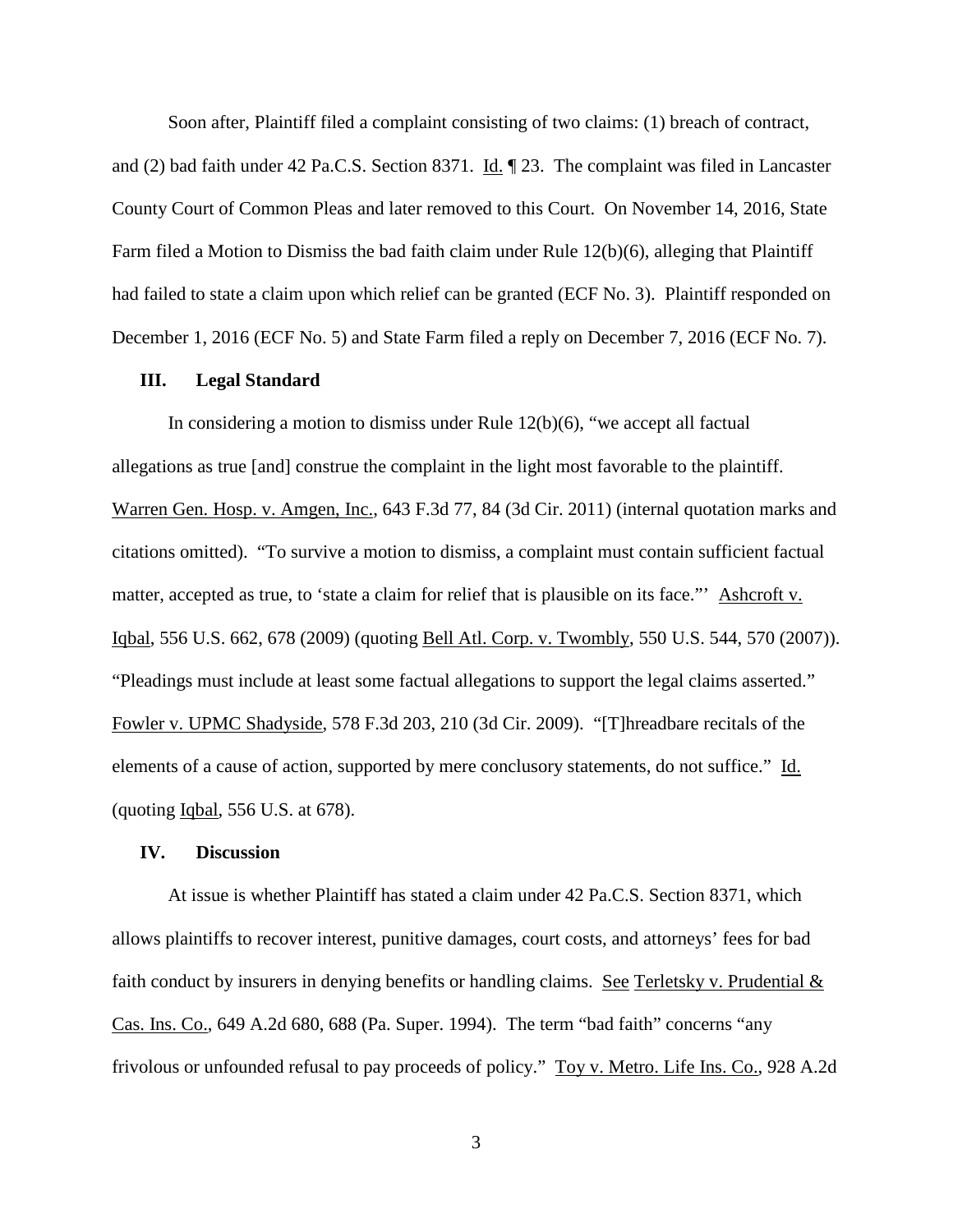186, 199 (Pa. 2007) (quoting Black's Law Dictionary 139 (6th ed. 1990)). "[M]ere negligence or bad judgment does not constitute bad faith; knowledge or reckless disregard of a lack of a basis for denial of coverage is necessary [and] [e]ven questionable conduct giving the appearance of bad faith is not sufficient to establish it so long as the insurer had a reasonable basis to deny coverage." Post v. St. Paul Travelers Ins. Co., 691 F.3d 500, 523 (3d Cir. 2012). To state a claim for bad faith, a plaintiff must allege sufficient facts to establish that (1) the insurer lacked a reasonable basis for denying the benefits under the policy and (2) the insurer knew or recklessly disregarded its lack of reasonable basis. Id. at 522 (citing Condio v. Erie Ins. Exch., 899 A.2d 1136, 1143 (Pa. Super. Ct. 2006)).

The Eastern District of Pennsylvania recently decided a motion to dismiss a bad faith claim, and its decision is instructive here. In Davis v. Nationwide Mutual Insurance Company, No. 16-3878, 2017 WL 85388 (E.D. Pa. Jan. 10, 2017), the plaintiff alleged that Nationwide had breached its contract with him and acted in bad faith by refusing to pay benefits due under his automobile insurance policy after he suffered serious injuries in a car accident. Id. at \*1. The court held that, regardless of whether Nationwide failed to pay the plaintiff entirely or made an offer of \$7,500 as Nationwide contended, the plaintiff had alleged enough facts for his bad faith claim to survive, due to the extent of his injuries and the amount of coverage he had. Id. at \*3. The court concluded that, "[a]ssuming the truth of these allegations, an unreasonably low offer, or no offer, could be bad faith on the part of Nationwide." Id.

Conversely, this Court has recently held that a number of complaints were insufficient to overcome a Rule 12(b)(6) motion. See Zinno v. Geico, No. 16-792, 2016 WL 5100540 (E.D. Pa. Sept. 19, 2016); Mills v. Allstate Ins. Co., No. 15-4824, 2015 WL 5707303 (E.D. Pa. Sept. 29,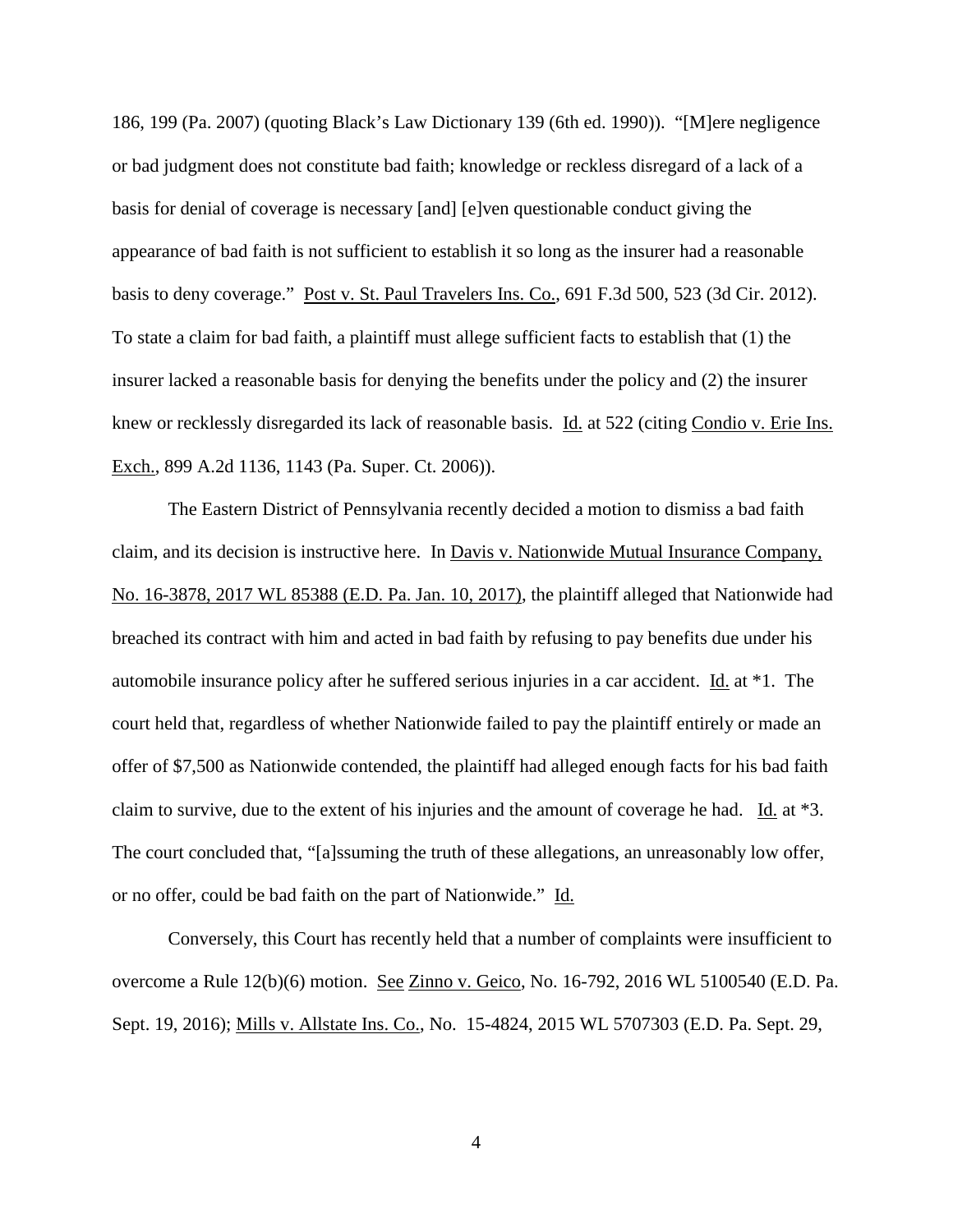2015); Allen v. State Farm Mut. Auto. Ins. Co., No. 14-7367, 2015 WL 1072968 (E.D. Pa. Mar. 12, 2015); Eley v. State Farm Ins. Co., No. 10-5564, 2011 WL 294031 (E.D. Pa. Jan. 31, 2011).

Most recently, in Zinno, this Court considered a complaint in which the plaintiff alleged that his insurer had unreasonably declined to offer him underinsured motorist coverage benefits. Zinno, 2016 WL 5100540, at \*1. The plaintiff's claims could be distilled to the following:

"Defendant has failed to evaluate Plaintiff's claim, Defendant has failed to make a reasonable settlement offer, Defendant is prioritizing its own interests over Plaintiff's interests, and Defendant is forcing Plaintiff to litigate to enforce his rights." Id. at \*2.

Because those statements were entirely conclusory and lacking in factual support, this Court dismissed the bad faith claim. Id.

Similarly, this Court considered in Mills a complaint alleging bad faith under Section 8371 and found that its "bare-bones allegations" were not sufficient to survive dismissal. Mills, 2015 WL 5707303, at \*3. The plaintiff had asserted a number of actions taken by his insurer that simply amounted to a showing that the plaintiff held a policy with the insurer, the plaintiff had suffered injury as a result of smoke and soot damage, the plaintiff had complied with the policy's terms, and the insurer declined to settle the plaintiff's claim. Id. at \*3. The plaintiff's failure to proffer any facts showing how those actions constituted bad faith was fatal to his claim.

Just as in Zinno and Mills, Plaintiff has not pled sufficient facts to make out a bad faith claim. Taking his well-pleaded facts as true, we can merely conclude that:

(1) Plaintiff held a homeowner's insurance policy with State Farm;

(2) Plaintiff suffered a covered loss under the Policy, for which State Farm paid him certain benefits; and

(3) Plaintiff sought an extension of the one-year suit limitation clause but State Farm refused to provide one. Cmplt. ¶¶ 4-7, 11, 13.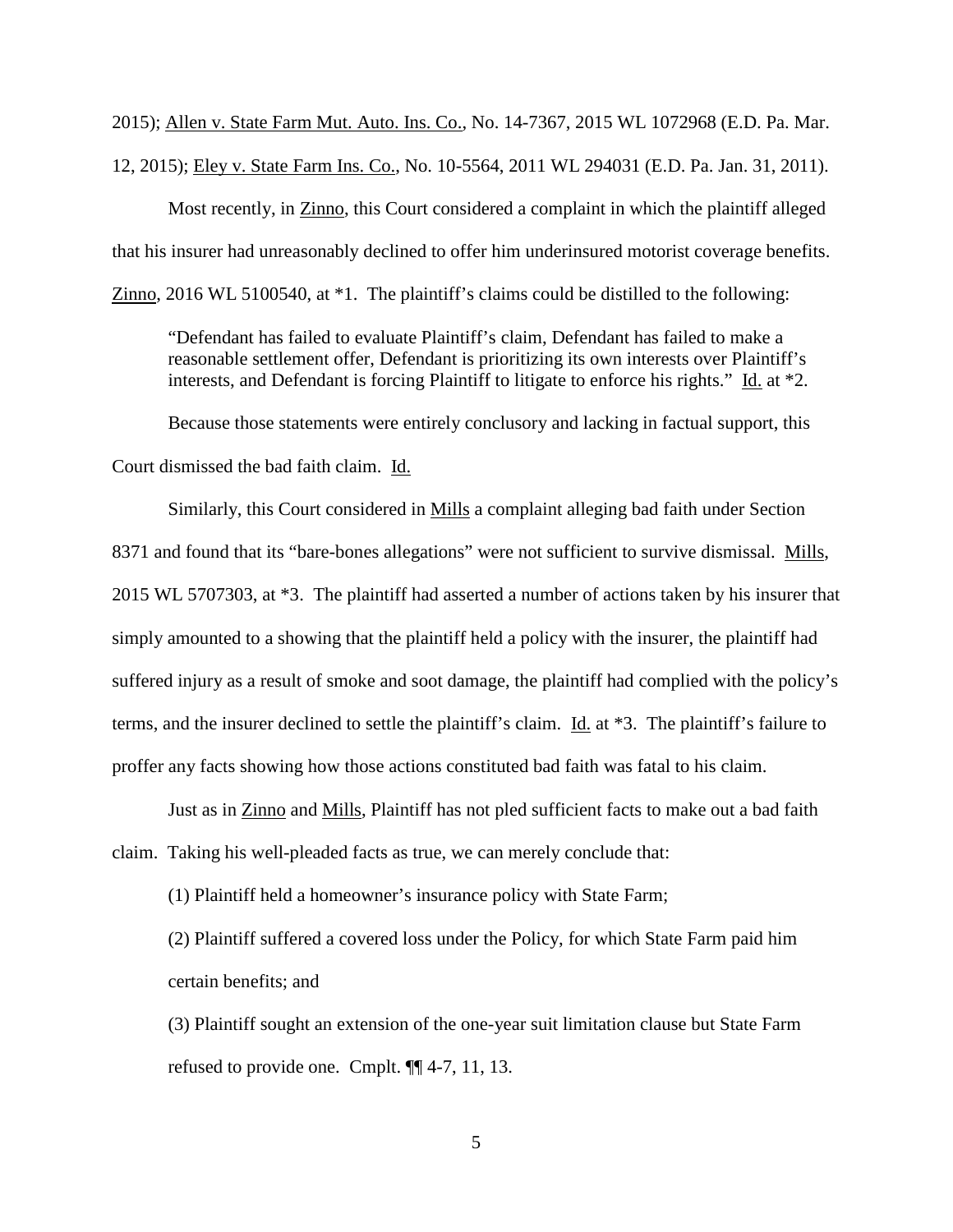We have no basis to conclude that State Farm's decision not to extend Plaintiff's time for filing suit was made in bad faith because Plaintiff has proffered no facts showing that decision was made without "reasonable basis." That stands in contrast to the complaint in Davis, where the plaintiff described with specificity the injuries he had suffered and his insurer's unwillingness to pay any benefits in connection with the covered accident. Davis, 2017 WL 85388, at \*3. Plaintiff has not described with specificity the facts supporting his allegations, as required by the heightened pleading standard set forth in Iqbal and Fowler.

Lastly, we recognize Plaintiff's argument in his responsive brief that State Farm's violation of a regulation of the Unfair Insurance Practices Act is evidence of State Farm's bad faith. Pl.'s Opp'n, at 4; <u>see</u> 31 Pa.C.S. § 146.4(e); O'Donnell ex rel. Mitro v. Allstate Ins. Co., 734 A.2d 901, 906 (Pa. Super. Ct. 1999) (noting that "conduct which constitutes a violation of the [Unfair Insurance Practices Act] may also be considered when determining whether an insurer acted in bad faith under [Section 8371]"). The regulation Plaintiff cites forbids insurers from "request[ing] a first-party claimant to sign a release that extends beyond the subject matter that gave rise to the claim payment," where it is shown that the insurer makes such requests "with a frequency that indicates a general business practice." 31 Pa.C.S. §§ 146.1, 146.4(e). Plaintiff argues that State Farm ran afoul of that regulation by conditioning its agreement to extend Plaintiff's one-year suit filing provision on Plaintiff's release of any bad faith claim. Pl.'s Opp'n at 4. But, Plaintiff alleges no facts showing that State Farm had a regular practice of forcing insureds to release claims in this way; therefore, we cannot consider State Farm's potential violation of the regulation as a factor swaying against dismissal.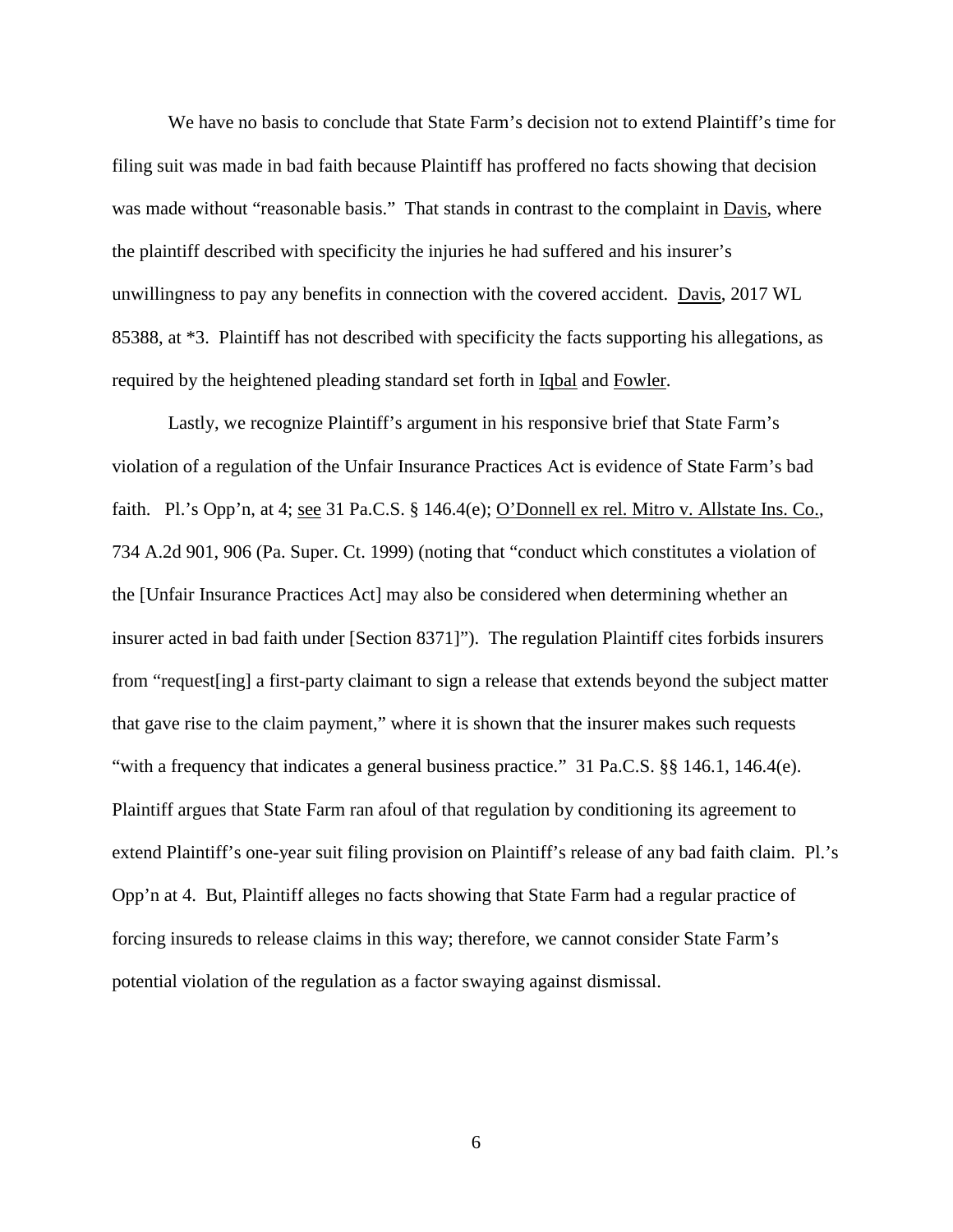# **V. Conclusion**

For the reasons discussed above, State Farm's Motion to Dismiss as to Count 2 of Plaintiff's complaint, bad faith under Section 8371, is granted without prejudice. An appropriate order follows.